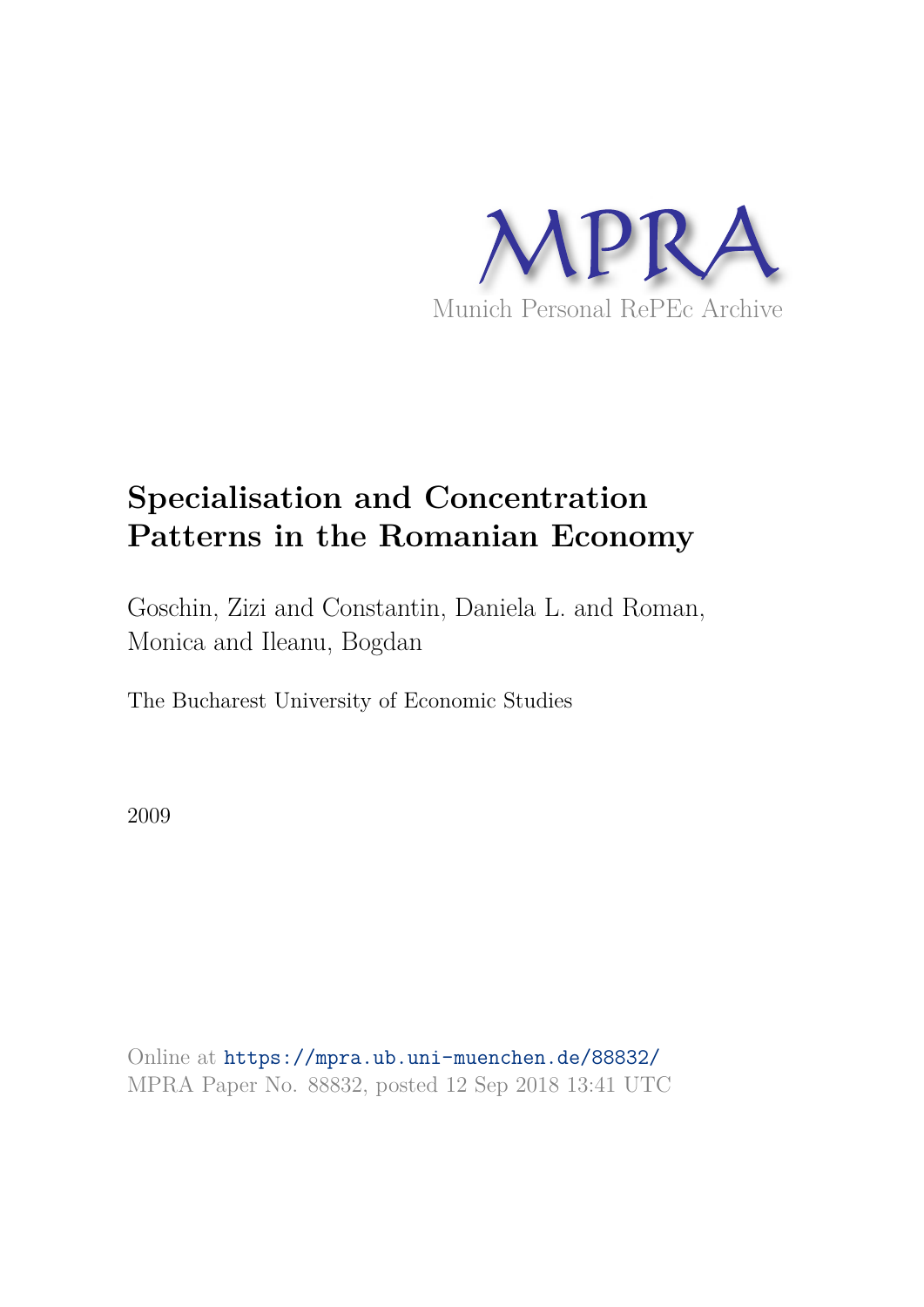## **Specialisation and Concentration Patterns in the Romanian Economy**

## **Zizi Goschin, Daniela L. Constantin, Monica Roman, Bogdan Ileanu The Bucharest University of Economic Studies**

#### **Abstract**

The economic specialisation of the regions and the spatial concentration of the economic activities are reflecting the same reality from two different perspectives. Our research is an attempt to capture the main patterns and the evolution of regional specialisation and sectoral concentration in the Romanian economy for selected years during 1996-2007 period, on the basis of the Gross Value Added and employment data, by branch and by region. We employed standard statistical measures of specialisation and concentration, combined with methods envisaging the amplitude and the speed of structural changes in order to highlight the various sides of these two complex phenomena.

**Key words:** specialisation, concentration, region, employment, Gross Value Added, Romania

**JEL classification:** R11, R12

## **1. Introduction**

Many studies in the regional economics literature have approached the issues of both industrial specialisation of regions/countries and geographic concentration of industries, considered to be two closely interrelated phenomena. The definitions of both regional specialisation and geographic concentration of industries are based on the same production structures, reflecting the same reality. Regional specialisation expresses the territorial perspective and depicts the distribution of the shares of the economic activities in a certain region, usually compared to the rest of the country, while geographic concentration of a specific economic activity reflects the distribution of its regional shares.

This topic is increasingly important to the economic policy and to the competitiveness: while the exploitation of the scale economies and of the specific endowments of the regions increases productivity, a highly specialised region is more vulnerable to the economic shocks in its leading sector. Structural shifts in the economy should be of high policy concern for Romania, as well. The transition of Romania to the market economy had already reshaped its economic structure, but the ongoing evolution of the global economy is currently bringing about new challenges and the need to adapt more rapidly.

The objective of this study is to contribute to the existing research by providing new empirical results on specialisation and concentration in the Romanian economy, from various perspectives highlighted by different statistical measures available.

The paper is organised as follows. Section 2 gives an overview of the relevant literature on this topic, while section 3 briefly describes the statistical indicators we selected for the measurement of concentration and specialisation in Romania. Sections 4 and 5 discuss the results, showing that the economic specialisation of the Romanian regions constantly decreased, while the degree of regional concentration of the main economic branches generally increased in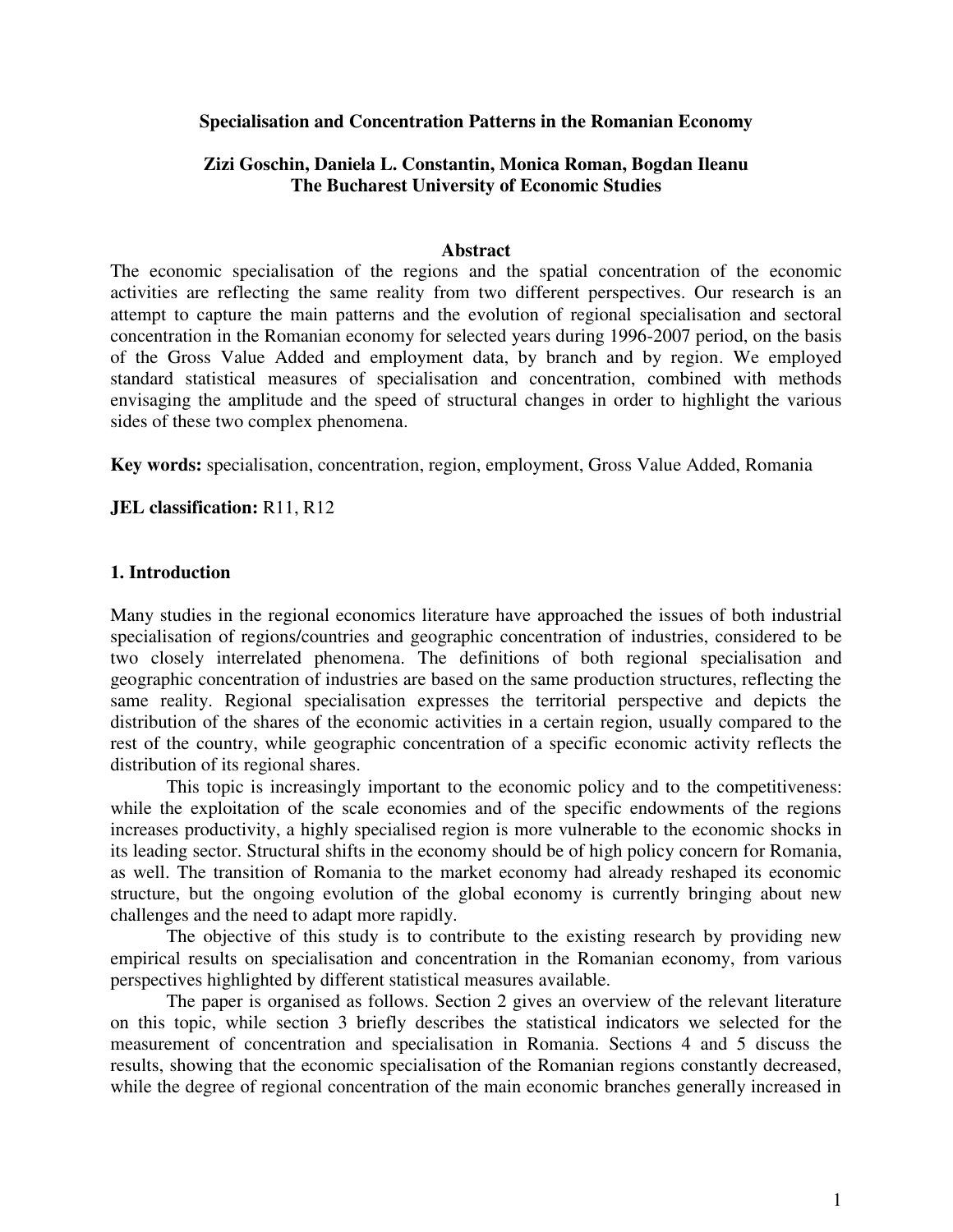the 1996-2007 period. The paper concludes with a summary of the main findings and directions for future research.

## **2. Theory and empirical evidence on specialisation and concentration**

The industrial specialisation of regions is usually addressed in connection with the geographical concentration of industries, as "two sides of the same coin" (Aiginger and Rossi-Hansberg, 2006).

 Regional specialisation describes the distribution of the sectoral shares in its overall economy compared to the whole country, whereas the geographical concentration of a specific industry reflects the distribution of its regional shares.

One of the main streams of the literature dedicated to regional specialisation refers to the mechanisms of this process, as described by Ricardo's comparative advantage theory (1817) and Heckscher-Ohlin's factor endowment theory (Heckscher, 1919, Ohlin, 1933). Then, neoclassical models and new models of trade also demonstrate how regional specialisation allows economies to benefit from their resource endowments (Krugman, 1991, Fujita, Krugman and Venables, 1999, Armstrong and Taylor, 2000).

Another category of models deals with the determinants of location and specialisation. Of a special interest are the mobile factors, considered the engine of the agglomeration process. The improvement of the factor endowment in the destination region increases its attraction as location for other manufacturing activities leading to a cumulative process. The location choice of the mobile factors is determined by the so-called centripetal and centrifugal forces (Krugman, 1998). Thus, the centripetal forces include the increasing returns to scale, localization and urbanisation economies, home market and price index effects. The centrifugal forces refer to the scarcity of immobile factors, congestion costs and the competition effects.

The size of the regions has been also taken into consideration in relation with the level of productive specialisation, being a priori assumed the existence of an inverse relationship between these two variables. Ezcurra et. al. (2006) discusses the idea that larger regions have a lower level of specialisation than the smaller regions owing to the more heterogeneous population and variations in physical factors. Though, when the role played by agglomeration economies is taken into consideration the increase in the level of specialisation in larger regions can be also demonstrated (Fujita et al., 1999, Fujita and Thisse, 2002).

 The consequences of regional specialisation are highlighted by a series of growth models, including the classical core-periphery model (Myrdal, 1957 and Friedmann, 1977), growth pole model (Perroux, 1969), cumulative causation model (Dixon and Thirlwall, 1975), etc., applied at shifting scales (global, national, regional, local) and supporting either convergence or divergence in development level as a result of various inter-related, sometimes competing factors (Armstrong, 1994). The models based on product differentiation and economies of scale have demonstrated an increasing emphasis on intra-industry trade (world trade in similar products) rather than on inter-industry trade (world trade in different products), as predicted by traditional trade theories (Marshall (1920), as described by Krugman (1991)).

As mentioned before, regional specialisation is usually analysed in connection with industrial concentration, the latter being focused on "the distribution in the geographical dimension" (Aiginger, 1999, p.15).

The last two decades are characterised by special concerns with the development of special models and techniques and the adaptation of the existing ones for examining the particular aspects revealed by industrial concentration. Thus, Ellison and Glaeser (1997) propose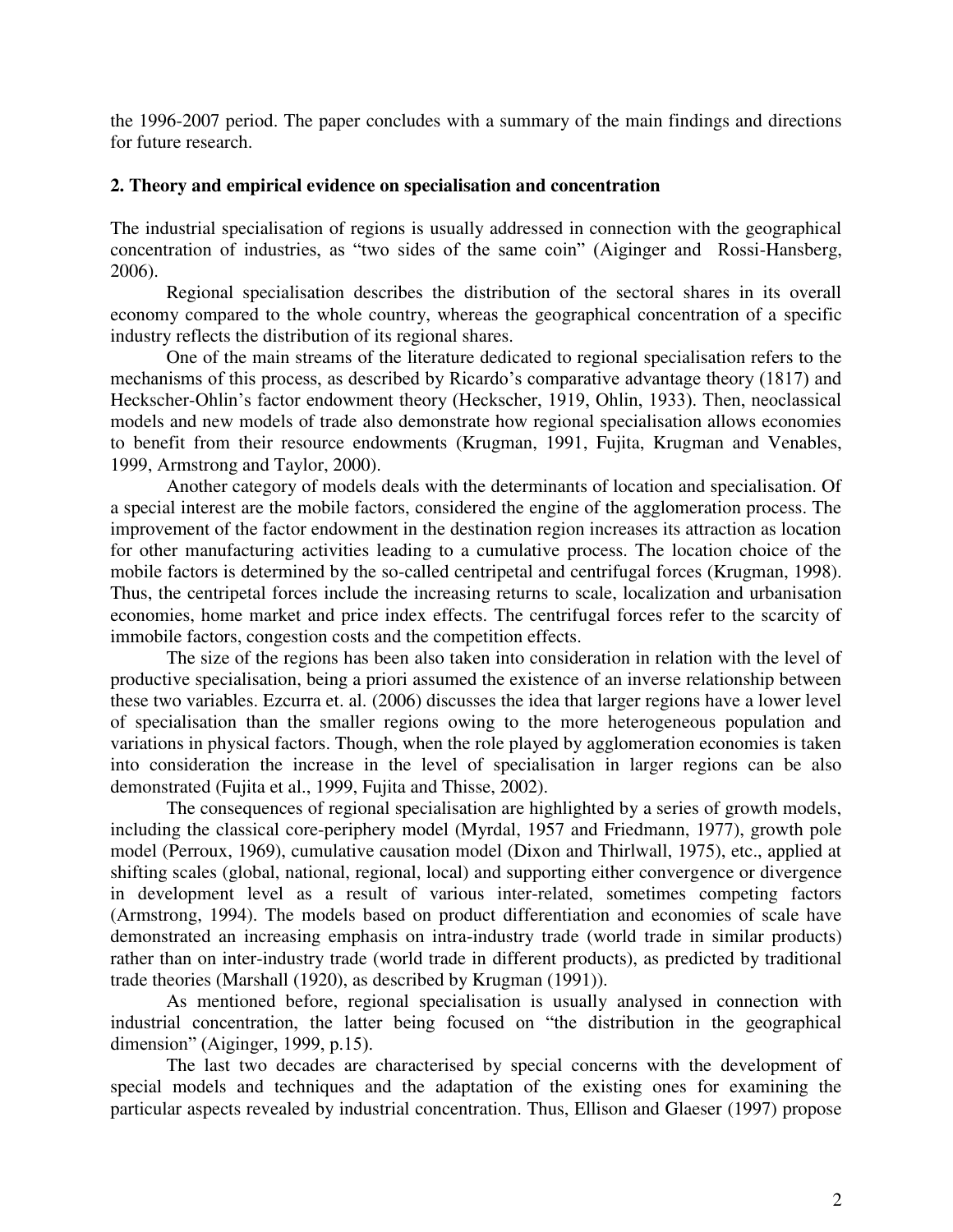a model able to motivate new indices of geographical concentration and co-agglomeration. They take into consideration localized industry-specific spillovers, natural advantages and pure random chance so that the resulted indices are able to reflect the differences in size distribution of plants and size of geographical areas. In their view location spillovers refer to both physical spillovers (as defined by Krugman (1991), who considers that the presence of one firm diminishes the transportation costs for another one) and intellectual spillovers (as defined by Glaeser et al., 1992). Subsequently, the authors demonstrate that by means of these indices "comparisons of the degree of geographical concentration across industries can be made with confidence" (p.889).

Other authors have deepened various existing techniques in order to open new directions of investigation and broaden the "classical" conclusions in the field.

For example, Acar and Sankaran (1999) have focused on "the trend towards specializing the Herfindahl index for measuring industry concentration and entropy measure for expressing firm diversity" (p.969). By decomposing both Herfindahl index and entropy they argue that the advantage of entropy measures with regard to decomposability is also shared by Herfindahl index, which proves to be even more versatile in terms of inversion than the entropy measure.

In another register, by comparing the results obtained for two different countries – United States and New Zealand - Michelini and Pickford (1995) have demonstrated that the high correlation between concentration ratio and Herfindahl index may be biased upward when estimated Herfindahl index is used. As a result, they propose a new family of Herfindahl indices estimators which is derived from the upper and lower limits rather than generalized assumptions about firm size distribution.

Although the bulk of the literature on specialization and concentration implicitly or explicitly treated the two phenomena as interrelated, there are some empirical outcomes suggesting they would rather be considered as independent processes since they "might not in all cases move in the same direction, and are probably going to take place at different speeds" (Dalum et al., 1998, p. 2). Furthermore, the model in Rossi-Hansberg (2005) was used for empirically proving that specialization and concentration may even go in opposite directions when transport costs change. More specifically, as transport costs lower the degree of concentration tend to increase, while the level of specialization decreases (Aiginger and Rossi-Hansberg, 2006).

 Starting from these overall considerations this paper proposes an insight into regional specialisation and industrial concentration issues in Romania.

#### **3. Statistical measures for specialisation and concentration**

As emphasized by the existing literature, the definitions of both regional specialisation and geographic concentration of industries are based on the same production structures, reflecting the same reality (Aiginger, 1999). Specialisation of a certain region expresses the distribution of the shares of economic branches in its overall economy, usually compared to the rest of the country. A region is considered to be highly specialized if a small number of industries have a large combined share in the economy of that region. Geographic concentration of a specific sector reflects the distribution of its shares by region. A highly concentrated sector will have a very large part located in a small number of regions.

In order to explore the main patterns and the interaction between specialisation and concentration in the Romanian economy, we had to select the statistical indicators and the variables that give data for the quantification of the trends. We combined standard statistical measures with indicators of the amplitude and the speed of structural changes and we also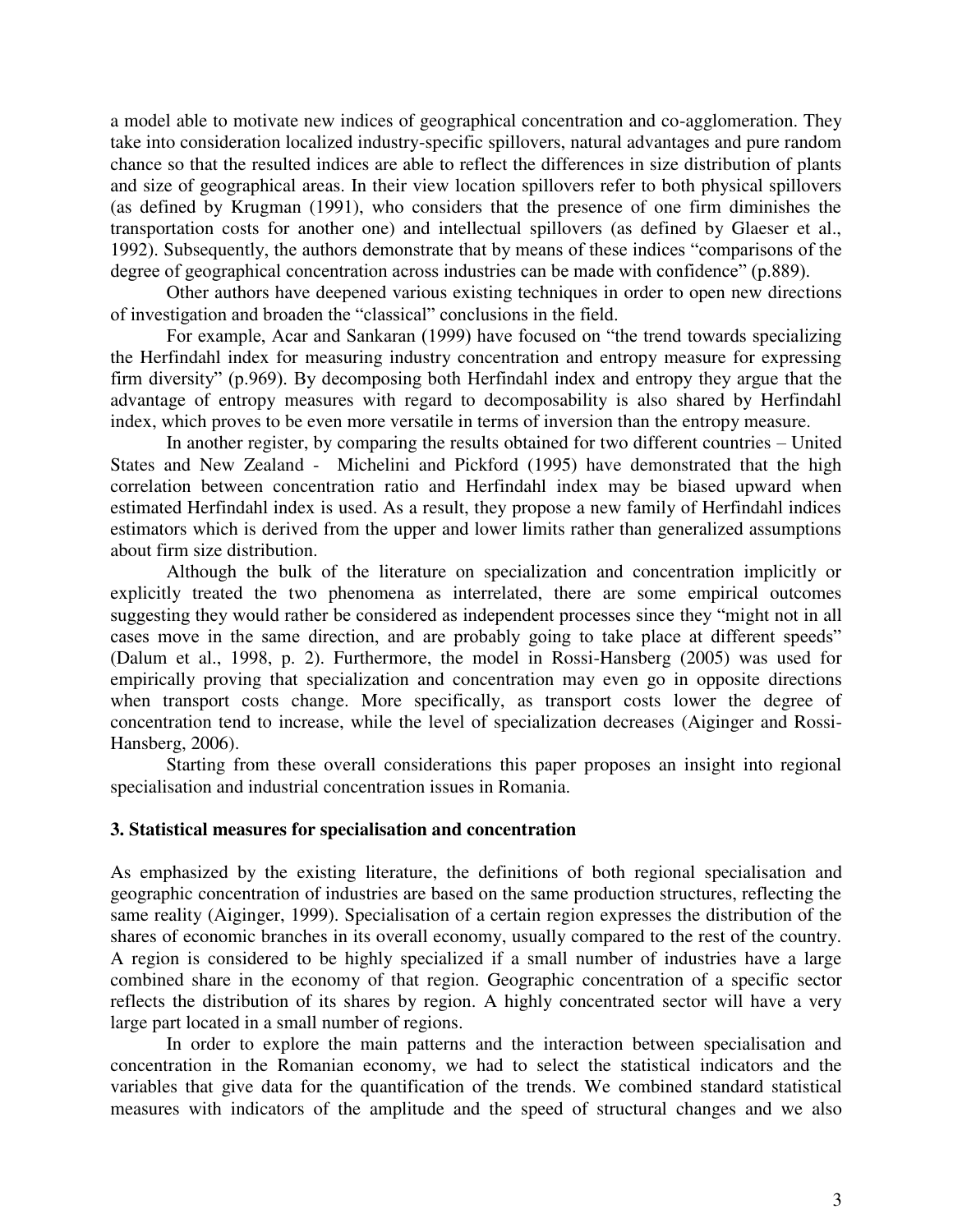combined static and dynamic analysis, by computing the same indicator for different years and by using indicators that explicitly consider time variation. As regards the variables to be addressed for measurements, we have chosen Gross Value Added and the number of employed population, both very popular in most of the empirical studies on this topic.

The first step in any concentration and specialisation empirical analysis consists of computing the *concentration and specialisation ratios*:

$$
g_{ij}^C = \frac{E_{ij}}{\sum_{i=1}^n E_{ij}} = \frac{E_{ij}}{E_j} \text{ and } g_{ij}^S = \frac{E_{ij}}{\sum_{j=1}^m E_{ij}} = \frac{E_{ij}}{E_i},
$$

where:

 $g_{ij}^C$  – the concentration ratio: the share of the region/county i in the total national employment or Gross Value Added of industry j;

 $g_{ij}^s$  - the specialisation ratio: the share of the industry j in the total employment or Gross Value Added of region/county i;

E*ij* - employment or Gross Value Added in industry j in the region/county i;

 $E_i$  – national employment or Gross Value Added in industry j;

 $E_i$  - total employment or Gross Value Added in the region i;

i – region/county; j- industry.

Although these ratios are used mainly as a basis for many of the more complex and sophisticated measures of concentration and specialisation, they can by themselves offer valuable information by depicting the general image of the spatial distribution of industries and by detecting spatial irregularities.

The first synthetic statistical indicator that we employed in this study is the *Herfindahl-Hirschman Index*, an absolute measure of concentration/specialisation which is probably the most commonly used:

$$
H_j^C = \sum_{i=1}^n (g_{ij}^C)^2 \text{ and } H_i^S = \sum_{j=1}^m (g_{ij}^S)^2,
$$

where: 
$$
g_{ij}^C = \frac{X_{ij}}{\sum_{i=1}^n X_{ij}} = \frac{X_{ij}}{X_j}
$$
 and  $g_{ij}^S = \frac{X_{ij}}{\sum_{j=1}^m X_{ij}} = \frac{X_{ij}}{X_i}$ 

 $H_j^c$  - the Herfindahl index for concentration

 $H_i^S$  - the Herfindahl index for specialisation

i – region; j- branch

X – Gross Value Added or employment;

X*ij* - Gross Value Added or employment in branch j in region i;

 $X_i$  – total Gross Value Added or employment in branch j;

 $X_i$  - total Gross Value Added or employment in region i;

 $g_{ij}^C$  - the share of region i in the total national value of branch j;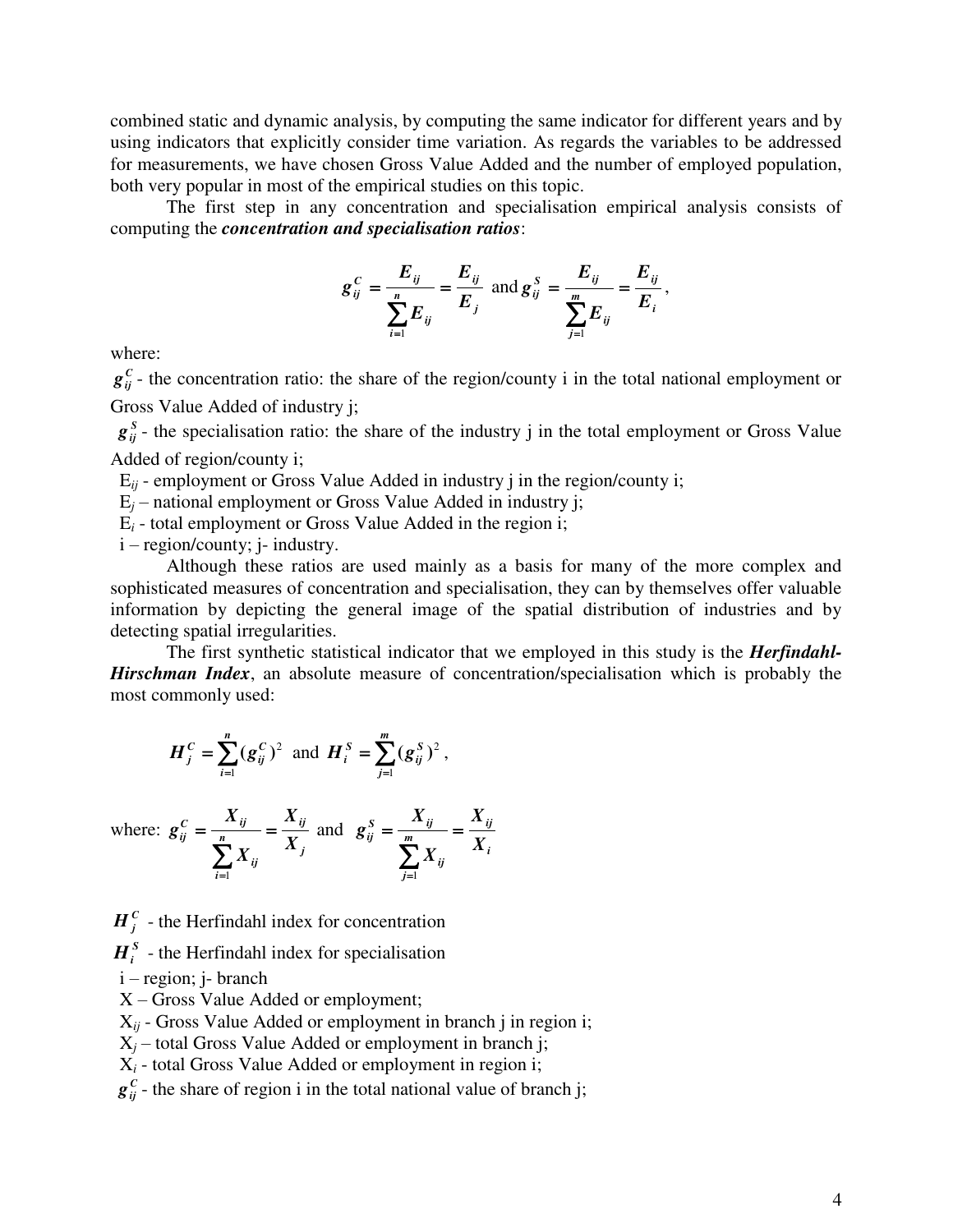$g_{ij}^s$  - the share of branch j in the total value of region i.

The Herfindahl index is increasing with the degree of concentration/specialization, reaching its upper limit of 1 when the branch j is concentrated in one region or the region i is specialized in only one branch.

The main weakness of the Herfindahl index is the sensitivity of its lower limit to the number of observations: the lowest level of concentration is 1/n (when all regions have equal shares in branch j), while the lowest specialisation is 1/m (when all branches have equal shares in region i).

As an absolute measure, this indicator has another important shortcoming: big regions, because of their larger shares, heavily influence the changes in the concentration/specialisation (the index is biased towards the larger regions).

When computed out of county level data, the Herfindahl Index ranges between 0.0238 and 1 in Romania. We also have to note that the results are very much dependent on the fineness of the industrial classification employed.

Another well-known indicator is the *Krugman Dissimilarity Index* used for measuring either the concentration ( $K_j^c$ ) or specialisation level ( $K_i^s$ ):

$$
K_j^c = \sum_{i=1}^n |g_{ij}^c - g_i|
$$
 and  $K_i^s = \sum_{j=1}^m |g_{ij}^s - g_j|$ , where  $g_i = \frac{X_i}{X}$ ,  $g_j = \frac{X_j}{X}$ 

and X stands for the total (national) Gross Value Added or employment.

The Krugman Index is a relative measure of specialisation/concentration which compares one branch/region with the overall economy. A slightly different form of the index may be used to compare two countries/regions. Its values range from 0 (when all territorial/sectoral structures are identical) to 2 ( for totally different structures).

The third indicator, the *Lilien Index* captures the speed of the sectoral employment reallocation in the economy, as the main factor of differences in specialisation (Lilien, 1982). The Lilien Index is calculated for each region i as:

$$
L_i^S = \sqrt{\sum_{j=1}^m \frac{X_{ij}}{X_i} (\Delta \log X_{ij} - \Delta \log X_i)^2}
$$
, where:

*i ij X X* - the share of branch j in the total employment of region i;

 $X_{ij}$  - employment in branch j in region i;

 $X_i$  - total employment in region i;

 $\Delta$  - the first difference operator

Based on his index, Lilien (1982) found that a large part of the time-series variation in the U.S. unemployment since World War II can be considered the result of employment reallocation shocks in the economy. The outcome is partly contested by some authors considering that it is the potential correlation between this index and the effects of aggregate cyclical disturbances that have to be taken into account. Nevertheless, the Lilien Index is still considered to be a useful measure of the speed of structural changes. The higher the value of this indicator, the faster the structural changes and the bigger the reallocations of employment between branches. It also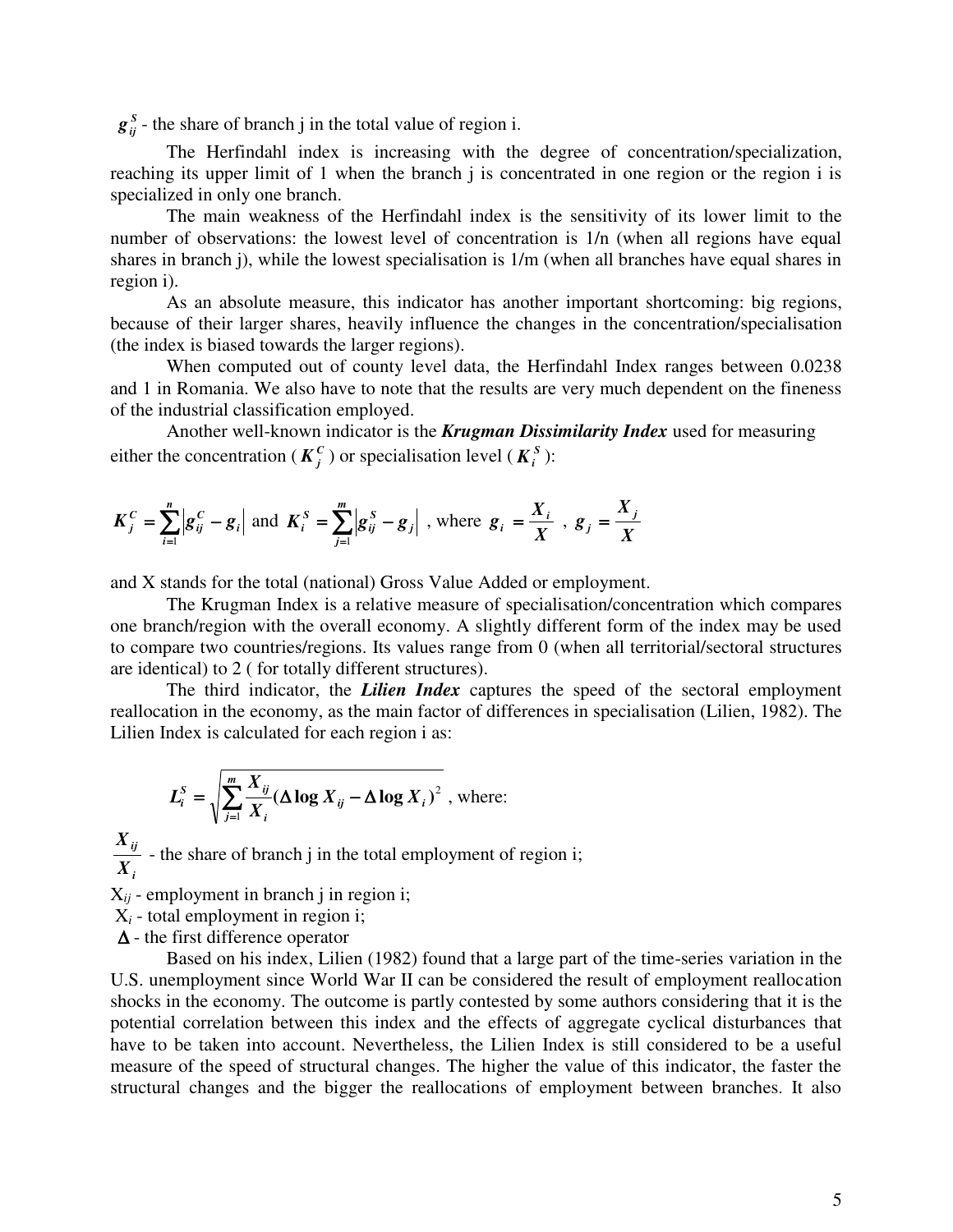indicates the ability of an economy to flexibly react and quickly adapt to changes in aggregate demand.

The fourth indicator is a *clustering index of concentration* originating in the gravity models. It measures the spatial dispersion of the economic activities by summing up the distanceweighted data of all the pairs of regions:

$$
C_j^c = \frac{\sum_{i} \sum_{k} \left( \frac{X_{ij} X_{kj}}{d_{ik}} \right)}{\sum_{i} \sum_{k} \left( \frac{X_i X_k}{d_{ik}} \right)}
$$
 with  $i \neq k$ ,

where:

X*ij* - Gross Value Added or employment in branch j in region i;  $X_{ki}$  – Gross Value Added or employment in branch j in region k; X*i* - total Gross Value Added or employment in region i;  $X_k$  - total Gross Value Added or employment in region k;

 $d_{ik}$  – the geographic distance between capitals of regions i and k.

 This indicator increases with the degree of concentration, indicating if similar economic activities take place in geographically low distanced regions.

The last indicator employed in our research is the *coefficient of absolute structural changes*, used for measuring the average change in sectoral or territorial shares recorded in different units of time:

$$
\tau_{g_i-g_o} = \sqrt{\frac{\sum_{i=1}^n (g_{1i} - g_{oi})^2}{n}},
$$

where  $g_{1i}$  and  $g_{0i}$  are the sectoral or regional shares i in two time periods 1 and 0.

 The indicator increases with the intensity of the time changes in either specialisation or concentration. We also used it for comparing concentration and specialisation ratios computed out of different data sets (Appendix 1).

The selected statistical indicators of concentration and specialisation have been calculated using data on Gross Value Added and the number of employed population. Sectoral and regional data sets for this study were provided by Romanian official statistics, the common sectorial classification available for the entire time span consisting of nine main economic branches. Comparable regional data were available only starting with the year 1996, therefore the entire time span envisaged by our research was 1996-2007, divided into a period of prevalent economic decline (until 2000), followed by sustained economic growth. The results will be discussed in the following two sections.

#### **4. The economic specialisation of the Romanian regions**

The Herfindahl index for specialisation clearly shows a decrease in the level of economic specialisation for all Romanian regions and for the entire period (Table 1). Although the results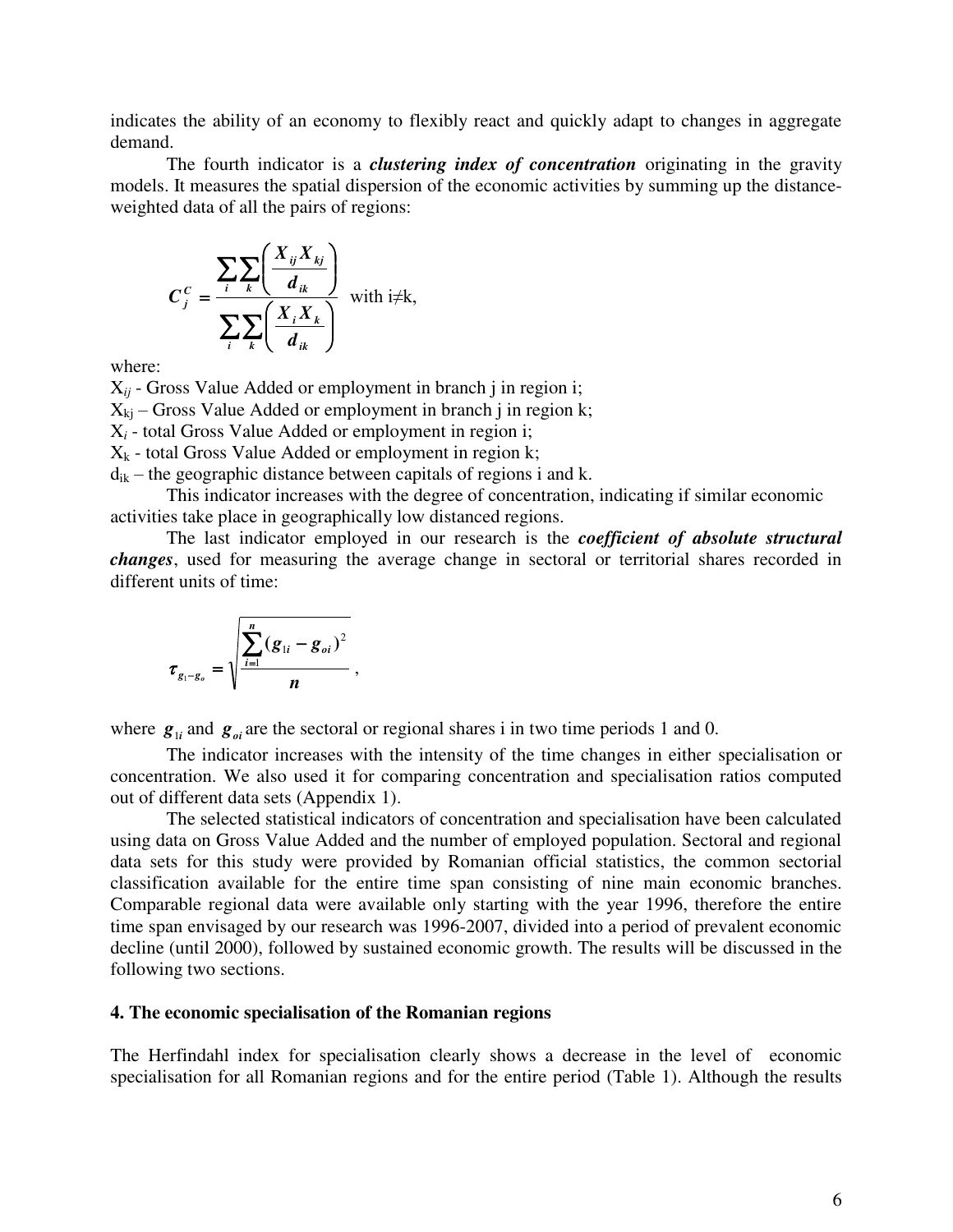slightly differ depending on the variable used for measurements (Gross Value Added data yields smaller values of the index compared to employment data) this trend is followed by all regions.

As a high degree of specialisation entails economic vulnerability (e.g. the mining industry in Southern Romania) and is usually associated with a lower level of development, this a positive trend for Romania. Developed regions generally display smaller and further declining degrees of specialisation as revealed by recent EU studies (Marelli, 2006). The most developed region in Romania – Bucharest-Ilfov – has by far the smallest degree of specialisation in all selected years, if computed out of employment data (Table 1).

|              |                              | <b>Herfindahl Index</b><br>based on Gross Value Added |        |        | <b>Herfindahl Index</b><br>based on employment data |        |        |        |  |
|--------------|------------------------------|-------------------------------------------------------|--------|--------|-----------------------------------------------------|--------|--------|--------|--|
|              |                              | data                                                  |        |        |                                                     |        |        |        |  |
|              | 1996<br>2000<br>2005<br>2007 |                                                       |        |        | 1996                                                | 2000   | 2005   | 2007   |  |
| <b>NE</b>    | 0.2044                       | 0.1712                                                | 0.1484 | 0.1418 | 0.2785                                              | 0.3234 | 0.2600 | 0.2304 |  |
| <b>SE</b>    | 0.1966                       | 0.1599                                                | 0.1549 | 0.1550 | 0.2369                                              | 0.2682 | 0.2160 | 0.1921 |  |
| S            | 0.2346                       | 0.1783                                                | 0.1860 | 0.1991 | 0.2768                                              | 0.3089 | 0.2486 | 0.2202 |  |
| <b>SV</b>    | 0.2181                       | 0.1842                                                | 0.1712 | 0.1730 | 0.2841                                              | 0.3210 | 0.2589 | 0.2258 |  |
| $\mathbf{V}$ | 0.2010                       | 0.1586                                                | 0.1675 | 0.1716 | 0.2288                                              | 0.2331 | 0.2071 | 0.1903 |  |
| <b>NV</b>    | 0.2076                       | 0.1528                                                | 0.1594 | 0.1633 | 0.2610                                              | 0.2849 | 0.2275 | 0.1998 |  |
| $\mathbf C$  | 0.2598                       | 0.1829                                                | 0.1870 | 0.1865 | 0.2580                                              | 0.2393 | 0.2069 | 0.1890 |  |
| BI           | 0.2105                       | 0.1791                                                | 0.1625 | 0.1733 | 0.1907                                              | 0.1613 | 0.1519 | 0.1565 |  |

**Table 1. The Herfindahl Index for the specialisation of the regions** 

Specialisation in 2007 reaches its peak in the South region (specialised in industry), when measured out of GVA data, but its highest value is to be found in the North-East region (agriculture) when based on employment data (Table 1).

|             |        | <b>Krugman Dissimilarity Index</b> |        |        | <b>Krugman Dissimilarity Index</b> |        |        |        |  |
|-------------|--------|------------------------------------|--------|--------|------------------------------------|--------|--------|--------|--|
|             |        | based on Gross Value Added         |        |        | based on employment data           |        |        |        |  |
|             |        |                                    | data   |        |                                    |        |        |        |  |
|             | 1996   | 2000                               | 2005   | 2007   | 1996                               | 2000   | 2005   | 2007   |  |
| <b>NE</b>   | 0.1319 | 0.2570                             | 0.1574 | 0.1843 | 0.1732                             | 0.2031 | 0.2389 | 0.2505 |  |
| <b>SE</b>   | 0.1007 | 0.1207                             | 0.1068 | 0.0885 | 0.1588                             | 0.1008 | 0.0973 | 0.0944 |  |
| S           | 0.1412 | 0.1707                             | 0.1844 | 0.2292 | 0.1184                             | 0.1405 | 0.1505 | 0.1662 |  |
| <b>SV</b>   | 0.1158 | 0.2338                             | 0.1754 | 0.1856 | 0.1877                             | 0.1938 | 0.2046 | 0.1961 |  |
| V           | 0.1098 | 0.0479                             | 0.0688 | 0.0698 | 0.1009                             | 0.1193 | 0.1414 | 0.1440 |  |
| <b>NV</b>   | 0.1303 | 0.1205                             | 0.0685 | 0.0831 | 0.0969                             | 0.0988 | 0.0912 | 0.0924 |  |
| $\mathbf C$ | 0.1637 | 0.1433                             | 0.1387 | 0.1726 | 0.1870                             | 0.1843 | 0.1583 | 0.1623 |  |
| BI          | 0.4191 | 0.4263                             | 0.3726 | 0.3725 | 0.6023                             | 0.7050 | 0.6133 | 0.6060 |  |

**Table 2. The Krugman Dissimilarity Index for the specialisation of the regions** 

 Despite the decrease in the level of specialisation, the dissimilarities between the economic structures of the regions were significant (Table 2). The Krugman Dissimilarity Index diminished in some regions and amplified in many others illustrating the divergence among the regions as regards their sectoral structures.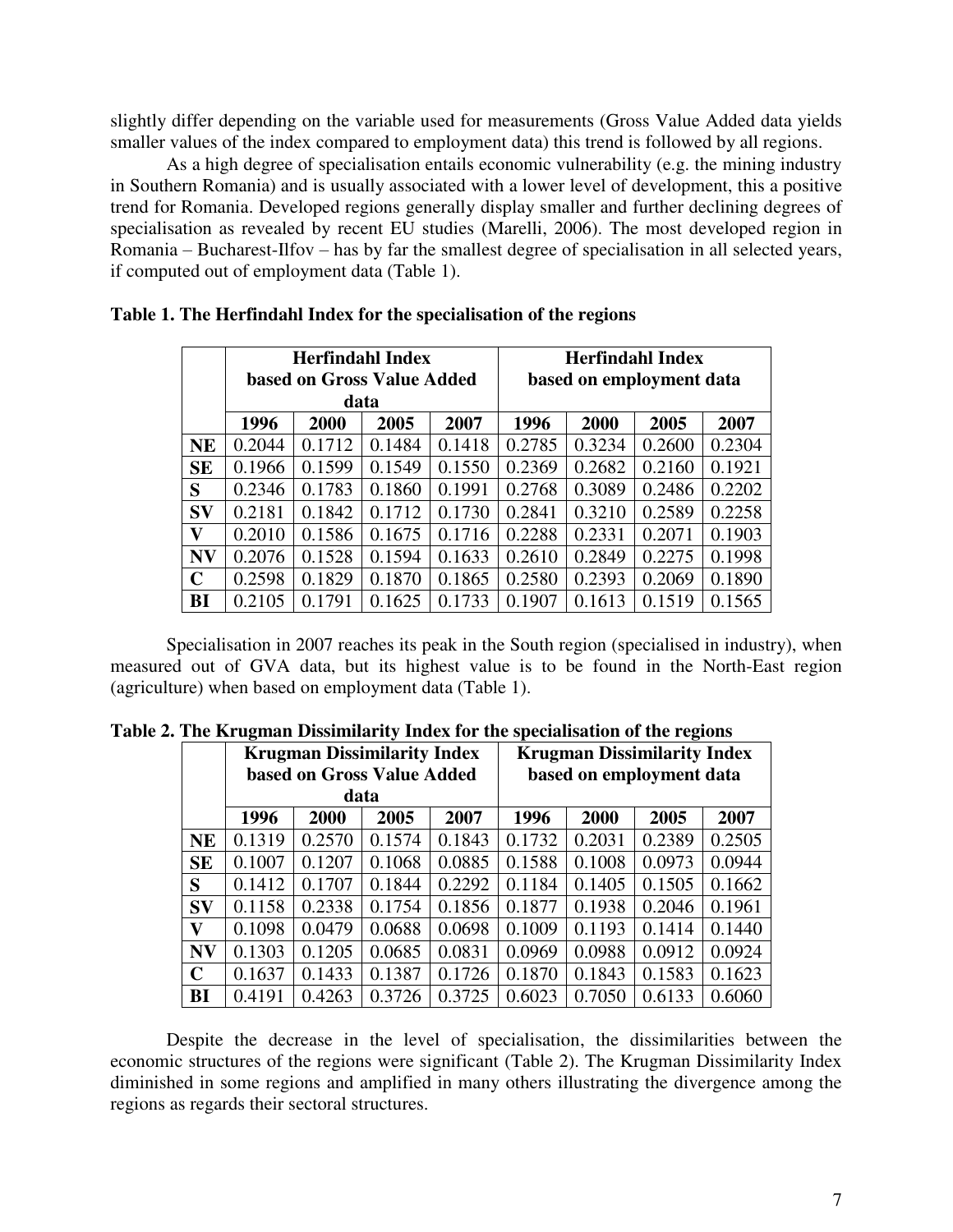Except for Bucharest-Ilfov, Krugman Index was relatively low in Romania in 2007 when compared to Poland (0.508) or Lithuania (0.328), but is much higher than in EU15, where it is below 0.150 for most of the countries, reaching a minimum of 0.063 in Austria and 0.064 in Deutschland (Marelli (2006), based on regional employment data).

The Herfindahl Index and the Krugman Dissimilarity Index of specialisation both showed significantly higher values when computed out of employment data, but the trend is similar irrespective of the variable employed (Tables 1 and 2). The regional variation of the Herfindahl Index is much smaller compared to the Krugman Dissimilarity Index (Appendix 3). For both indices, Bucharest-Ilfov region displays the strongest distance to the other regions: the smallest degree of specialisation and a structure of economic activities very different from all other regions. These results are in line with its privileged position as the most developed region in Romania, concentrating a big part of the national wealth.

|           |           | <b>Coefficient of structural changes</b> |           | <b>Coefficient of structural changes</b> |           |           |  |  |
|-----------|-----------|------------------------------------------|-----------|------------------------------------------|-----------|-----------|--|--|
|           |           | based on Gross Value Added data          |           | based on employment data $(pp^*)$        |           |           |  |  |
|           |           | $(pp^*)$                                 |           |                                          |           |           |  |  |
|           | 1996-2000 | 2001-2005                                | 2005-2007 | 1996-2000                                | 2001-2005 | 2005-2007 |  |  |
| <b>NE</b> | 3.39      | 3.40                                     | 1.82      | 3.42                                     | 2.80      | 1.56      |  |  |
| SE        | 4.70      | 2.69                                     | 1.33      | 2.39                                     | 3.35      | 1.63      |  |  |
| S         | 5.10      | 3.49                                     | 1.22      | 3.74                                     | 3.20      | 1.58      |  |  |
| $S_{V}$   | 4.60      | 3.54                                     | 0.99      | 3.20                                     | 3.00      | 1.75      |  |  |
| v         | 6.54      | 2.92                                     | 1.20      | 2.23                                     | 3.23      | 1.37      |  |  |
| <b>NV</b> | 7.41      | 2.30                                     | 0.78      | 3.05                                     | 3.60      | 1.78      |  |  |
| C         | 5.83      | 2.91                                     | 0.90      | 2.97                                     | 2.90      | 1.56      |  |  |
| BI        | 9.70      | 3.79                                     | 1.99      | 2.78                                     | 3.07      | 2.45      |  |  |

#### **Table 3. Regional changes in specialisation**

*\* percentage points* 

The values of the coefficient of absolute structural changes (Table 3) had a relatively small variation from a region to another in the last two time periods envisaged. There was a slightly reduction of its values during the interval 2001-2005, a period of sustained economic growth, compared to the previous interval of economic decline, for all regions, irrespective of the data employed. The decline in the intensity of structural changes by region was even stronger in 2005-2007 period, mainly as a statistical effect of the shorter time span. In 2005-2007 period, the economic sectors changed their shares in a region on average by 0.78-1.82 percentage points based on production data and by 1.37-2.45 percentage points based on employment data.

The Bucharest-Ilfov region experienced the strongest changes in all time periods.

| -         |                                     | <b>The Lilien Index</b> |        |  |  |  |  |  |  |  |  |
|-----------|-------------------------------------|-------------------------|--------|--|--|--|--|--|--|--|--|
|           | 2001-2005<br>1996-2000<br>2005-2007 |                         |        |  |  |  |  |  |  |  |  |
| NE        | 0.1887                              | 0.1887                  | 0.1393 |  |  |  |  |  |  |  |  |
| <b>SE</b> | 0.1643                              | 0.2079                  | 0.1281 |  |  |  |  |  |  |  |  |
| S         | 0.1986                              | 0.2070                  | 0.1183 |  |  |  |  |  |  |  |  |
| SV        | 0.1928                              | 0.1836                  | 0.1351 |  |  |  |  |  |  |  |  |

**Table 4. The speed of changes in specialisation**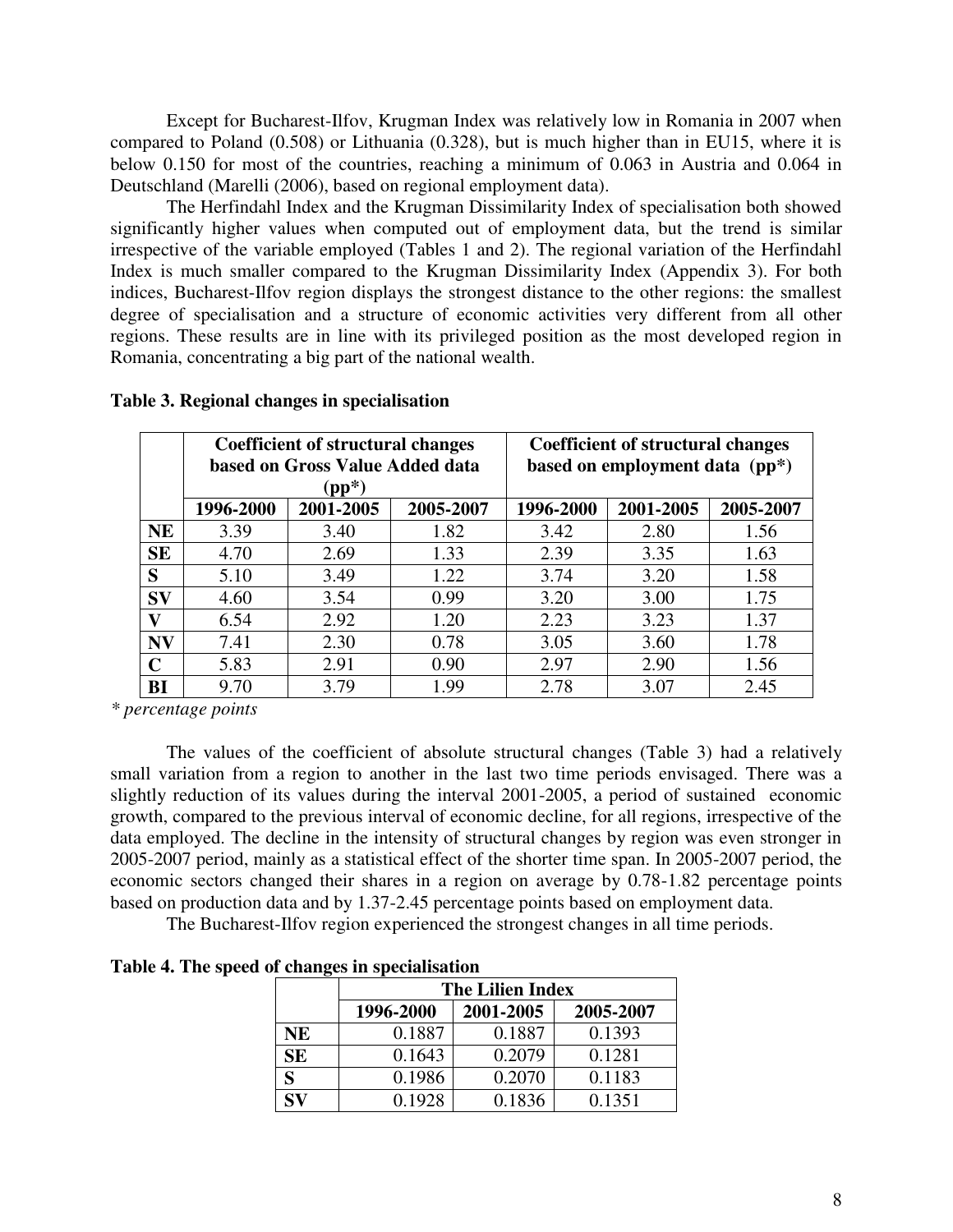|     | 0.1490 | 0.2019 | 0.1167 |
|-----|--------|--------|--------|
| N V | 0.1683 | 0.2178 | 0.1487 |
|     | 0.1678 | 0.2139 | 0.1315 |
| BI  | 0.1855 | 0.2456 | 0.1958 |

The Lilien Index (Table 4) points to significant structural changes and reallocation of employment between sectors, thus proving that the economy is adapting to changes in the aggregate demand. Similar to the previous indicator, it reveals a decrease in the magnitude of structural changes. Nevertheless we should keep in mind that it only partially shows the region's ability to change, since the shift of resources that occurs within the framework of each sector cannot be captured by the Lilien Index.

## **5. Regional concentration of economic activities in Romania**

The Herfindahl Index for concentration (Table 5) shows lower values than the specialisation Herfindahl Index and relatively little variation in respect to the data employed (GVA or employment data), possibly as a result of using broad economic sectors, because a finer regional disaggregation of branches was not available.

 Opposite to the declining trend of specialisation, concentration of economic activities was bigger in 2007 compared to 1996 in all branches, except for education, where it felt slightly. As expected, health and social assistance is at the lower margin of concentration in production. Industry, as a whole, also has a small value of the indicator, but the degree of concentration is certainly bigger for most of its branches, as industries usually have high economies of scale, which determines their concentration in fewer locations.

|                           |        | <b>Herfindahl Index</b>    |        |        | <b>Herfindahl Index</b><br>based on employed population |        |        |        |  |  |
|---------------------------|--------|----------------------------|--------|--------|---------------------------------------------------------|--------|--------|--------|--|--|
|                           |        | based on Gross Value Added |        |        |                                                         |        |        |        |  |  |
|                           |        | data                       |        |        |                                                         | data   |        |        |  |  |
|                           | 1996   | 2000                       | 2005   | 2007   | 1996                                                    | 2000   | 2005   | 2007   |  |  |
| Agriculture <sup>1)</sup> | 0.1418 | 0.1435                     | 0.1434 | 0.1434 | 0.1477                                                  | 0.1489 | 0.1482 | 0.1484 |  |  |
| Industry <sup>2)</sup>    | 0.1301 | 0.1286                     | 0.1287 | 0.1309 | 0.1299                                                  | 0.1287 | 0.1279 | 0.1281 |  |  |
| Construction              | 0.1348 | 0.1364                     | 0.1631 | 0.1502 | 0.1306                                                  | 0.1298 | 0.1476 | 0.1427 |  |  |
| $\text{Trade}^{3}$        | 0.1361 | 0.1618                     | 0.1593 | 0.1582 | 0.1286                                                  | 0.1282 | 0.1311 | 0.1329 |  |  |
| Transport and             |        |                            |        |        |                                                         |        |        |        |  |  |
| communications            | 0.1407 | 0.1464                     | 0.1517 | 0.1780 | 0.1322                                                  | 0.1323 | 0.1386 | 0.1374 |  |  |
| Real estate transactions  |        |                            |        |        |                                                         |        |        |        |  |  |
| and other services        | 0.1527 | 0.1841                     | 0.1516 | 0.1627 | 0.1694                                                  | 0.1652 | 0.1767 | 0.1952 |  |  |
| Public administration     |        |                            |        |        |                                                         |        |        |        |  |  |
| and defence               | 0.1304 | 0.1991                     | 0.1504 | 0.1490 | 0.1306                                                  | 0.1318 | 0.1330 | 0.1323 |  |  |
| Education                 | 0.1317 | 0.1295                     | 0.1309 | 0.1314 | 0.1300                                                  | 0.1293 | 0.1304 | 0.1298 |  |  |
| Health and social         |        |                            |        |        |                                                         |        |        |        |  |  |
| assistance                | 0.1280 | 0.1276                     | 0.1293 | 0.1296 | 0.1290                                                  | 0.1278 | 0.1286 | 0.1281 |  |  |

1) *including hunting and sylviculture, fishery and pisciculture*

2) *including electric and thermal energy, gas and water.*

3) *including hotels and restaurants*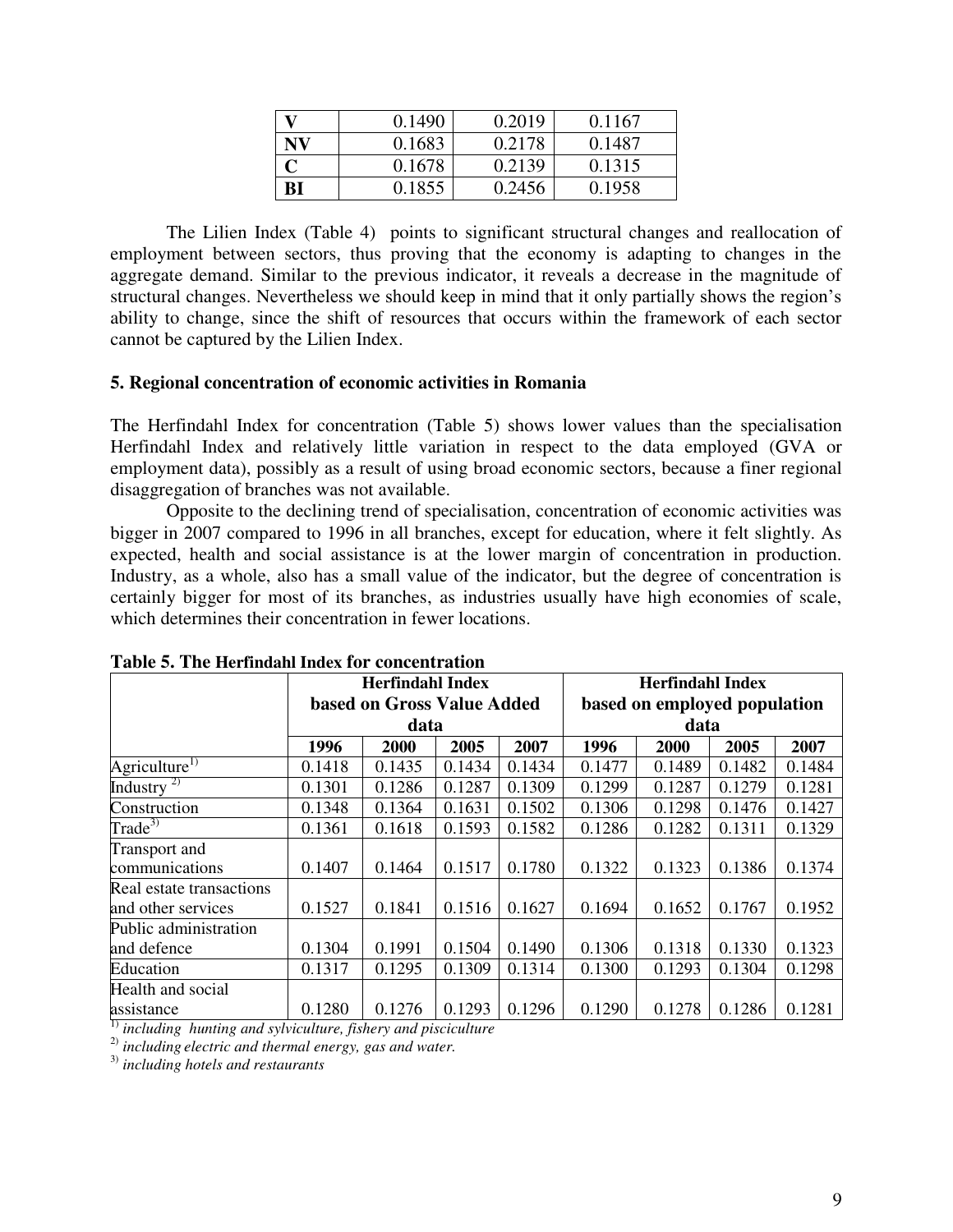From the production point of view, in 2007 transport and communications was the most concentrated sector (in Bucharest-Ilfov), while the biggest concentration in employment was recorded for real estate transactions and other services (Bucharest-Ilfov).

| adie of The Islaghan Dissimiatity mack for concentration |        | <b>Krugman Dissimilarity Index</b> |        |       |                   |                 | <b>Krugman Dissimilarity Index</b> |        |  |  |
|----------------------------------------------------------|--------|------------------------------------|--------|-------|-------------------|-----------------|------------------------------------|--------|--|--|
|                                                          |        | based on Gross Value               |        |       | based on employed |                 |                                    |        |  |  |
|                                                          |        | <b>Added data</b>                  |        |       |                   | population data |                                    |        |  |  |
|                                                          | 1996   | 2000                               | 2005   | 2007  | 1996              | 2000            | 2005                               | 2007   |  |  |
| Agriculture <sup>1)</sup>                                | 0.3894 | 0.3927                             | 0.3894 | 0.420 | 0.2721            | 0.2823          | 0.2773                             | 0.2785 |  |  |
| Industry $\frac{2}{2}$                                   | 0.1934 | 0.1475                             | 0.1446 | 0.188 | 0.1180            | 0.1112          | 0.1251                             | 0.1368 |  |  |
| Construction                                             | 0.1675 | 0.1131                             | 0.2161 | 0.144 | 0.1964            | 0.1717          | 0.2953                             | 0.2598 |  |  |
| $\text{Trade}^{3)}$                                      | 0.0774 | 0.1884                             | 0.1665 | 0.142 | 0.1384            | 0.1403          | 0.1664                             | 0.1843 |  |  |
| Transport and                                            |        |                                    |        |       |                   |                 |                                    |        |  |  |
| communications                                           | 0.1117 | 0.0984                             | 0.1650 | 0.233 | 0.1969            | 0.2068          | 0.2557                             | 0.2251 |  |  |
| Real estate transactions                                 |        |                                    |        |       |                   |                 |                                    |        |  |  |
| and other services                                       | 0.1512 | 0.2969                             | 0.1412 | 0.165 | 0.3943            | 0.3794          | 0.4298                             | 0.5030 |  |  |
| Public administration and                                |        |                                    |        |       |                   |                 |                                    |        |  |  |
| defence                                                  | 0.2518 | 0.3547                             | 0.1408 | 0.137 | 0.1275            | 0.1643          | 0.1643                             | 0.1563 |  |  |
| Education                                                | 0.2200 | 0.2096                             | 0.1906 | 0.213 | 0.0879            | 0.0866          | 0.1119                             | 0.1085 |  |  |
| Health and social                                        |        |                                    |        |       |                   |                 |                                    |        |  |  |
| assistance                                               | 0.1897 | 0.1502                             | 0.1315 | 0.149 | 0.0514            | 0.0684          | 0.0703                             | 0.0723 |  |  |

**Table 6. The Krugman Dissimilarity Index for concentration** 

1) *including hunting and sylviculture, fishery and pisciculture*

2) *including electric and thermal energy, gas and water.*

3) *including hotels and restaurants* 

The increase in the degree of concentration was accompanied by a rise in the regional dissimilarities for most of the main economic branches, as Krugman Index points out (Table 6). The biggest dissimilarities were displayed by agriculture (dependent on the natural factors endowment) when using GVA data, and real estate (heavily concentrated in Bucharest-Ilfov) when employment data are used.

There is a relatively strong concordance between the results of Herfindahl and Krugman indices, but the variation of the Herfindahl Index by economic sector is much smaller compared to the Krugman Dissimilarity Index (Appendix 2).

**Table 7. Structural changes by branch** 

| ັ                         |               | <b>Coefficient of structural</b><br>changes based on Gross |               | <b>Coefficient of structural</b><br>changes based on employed |                       |               |  |
|---------------------------|---------------|------------------------------------------------------------|---------------|---------------------------------------------------------------|-----------------------|---------------|--|
|                           |               | Value Added data (pp*)                                     |               |                                                               | population data (pp*) |               |  |
|                           | 1996-<br>2000 | $2001 -$<br>2005                                           | 2005-<br>2007 | 1996-<br>2000                                                 | $2001 -$<br>2005      | 2005-<br>2007 |  |
| Agriculture <sup>1)</sup> | 1.16          | 1.34                                                       | 0.53          | 0.12                                                          | 0.28                  | 0.03          |  |
| Industry <sup>2)</sup>    | 1.16          | 1.42                                                       | 0.90          | 0.96                                                          | 0.67                  | 0.32          |  |
| Construction              | 1.49          | 3.91                                                       | 1.38          | 3.22                                                          | 0.76                  | 0.77          |  |
| $\text{Trade}^{3}$        | 3.39          | 0.60                                                       | 0.27          | 0.71                                                          | 1.31                  | 0.48          |  |
| Transport and             |               |                                                            |               |                                                               |                       |               |  |
| communications            | 1.63          | 1.34                                                       | 2.60          | 0.91                                                          | 1.83                  | 0.56          |  |
| Real estate transactions  | 3.60          | 5.02                                                       | 1.22          | 0.89                                                          | 0.90                  | 1.47          |  |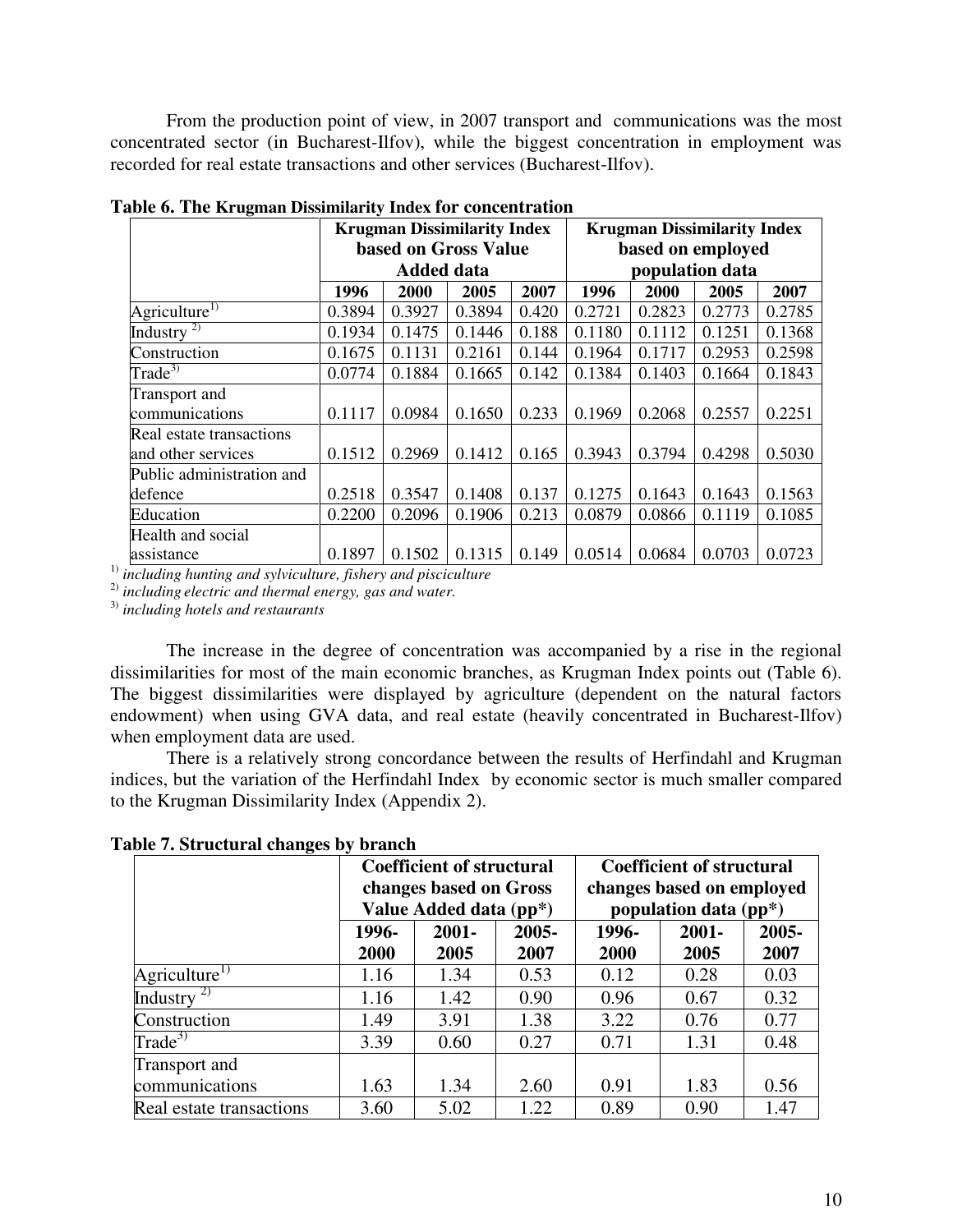| and other services        |       |      |      |      |      |      |
|---------------------------|-------|------|------|------|------|------|
| Public administration and |       |      |      |      |      |      |
| defence                   | 11.24 | 0.41 | 0.33 | 0.81 | 1.05 | 0.26 |
| Education                 | 0.78  | 0.82 | 0.32 | 0.58 | 0.33 | 0.27 |
| Health and social         |       |      |      |      |      |      |
| assistance                | 1.31  | 0.89 | 0.29 | 1.12 | 0.93 | 0.31 |

*\* in percentage points* 

1) *including hunting and sylviculture, fishery and pisciculture*

2) *including electric and thermal energy, gas and water.*

3) *including hotels and restaurants* 

The coefficient of structural changes shows little movement in the territorial distribution of the economic branches, but our broad disaggregation of sectors may hide stronger internal changes within each one (Table 7).

|  |  | Table 8. Clustering measures of concentration |
|--|--|-----------------------------------------------|
|  |  |                                               |

|                              | <b>Clustering Index based on</b> |       |       |       | <b>Clustering Index based on</b> |       |       |       |
|------------------------------|----------------------------------|-------|-------|-------|----------------------------------|-------|-------|-------|
|                              | <b>Gross Value Added data</b>    |       |       |       | employed population data         |       |       |       |
|                              | 1996                             | 2000  | 2005  | 2007  | 1996                             | 2000  | 2005  | 2007  |
| Agriculture <sup>1)</sup>    | 0.072                            | 0.054 | 0.054 | 0.055 | 0.083                            | 0.082 | 0.070 | 0.066 |
| Industry <sup>2)</sup>       | 0.089                            | 0.070 | 0.072 | 0.074 | 0.107                            | 0.106 | 0.091 | 0.085 |
| Construction                 | 0.086                            | 0.070 | 0.071 | 0.070 | 0.105                            | 0.106 | 0.094 | 0.087 |
| $\text{Trade}^{3)}$          | 0.088                            | 0.073 | 0.072 | 0.071 | 0.103                            | 0.108 | 0.092 | 0.087 |
| <b>Transport</b> and         |                                  |       |       |       |                                  |       |       |       |
| communications               | 0.089                            | 0.072 | 0.070 | 0.071 | 0.101                            | 0.108 | 0.094 | 0.089 |
| Real estate transactions and |                                  |       |       |       |                                  |       |       |       |
| other services               | 0.094                            | 0.071 | 0.072 | 0.072 | 0.120                            | 0.116 | 0.101 | 0.092 |
| Public administration and    |                                  |       |       |       |                                  |       |       |       |
| defence                      | 0.080                            | 0.075 | 0.073 | 0.072 | 0.111                            | 0.113 | 0.096 | 0.089 |
| Education                    | 0.079                            | 0.064 | 0.064 | 0.063 | 0.099                            | 0.100 | 0.085 | 0.080 |
| Health and social assistance | 0.082                            | 0.065 | 0.066 | 0.066 | 0.100                            | 0.100 | 0.087 | 0.082 |

1) *including hunting and sylviculture, fishery and pisciculture*

2) *including electric and thermal energy, gas and water.*

3) *including hotels and restaurants* 

 Not surprisingly, the clustering index (Table 8) displays its highest value in industry, as it is less spatially dispersed, exploiting the advantages of the economies of scale, while the agriculture and its production is more evenly dispersed.

All the previous statistical indicators of concentration and specialisation showed significant dissimilarities depending on the data employed: Gross Value Added or employment data. As the concentration and specialisation ratios are the basis for most of the synthetic indicators, we measured the average distance between their values computed out of GVA data against employment data and found out that the differences are important (Appendix 1), therefore the variables should be carefully considered when comparing the results coming from different studies on concentration and specialisation.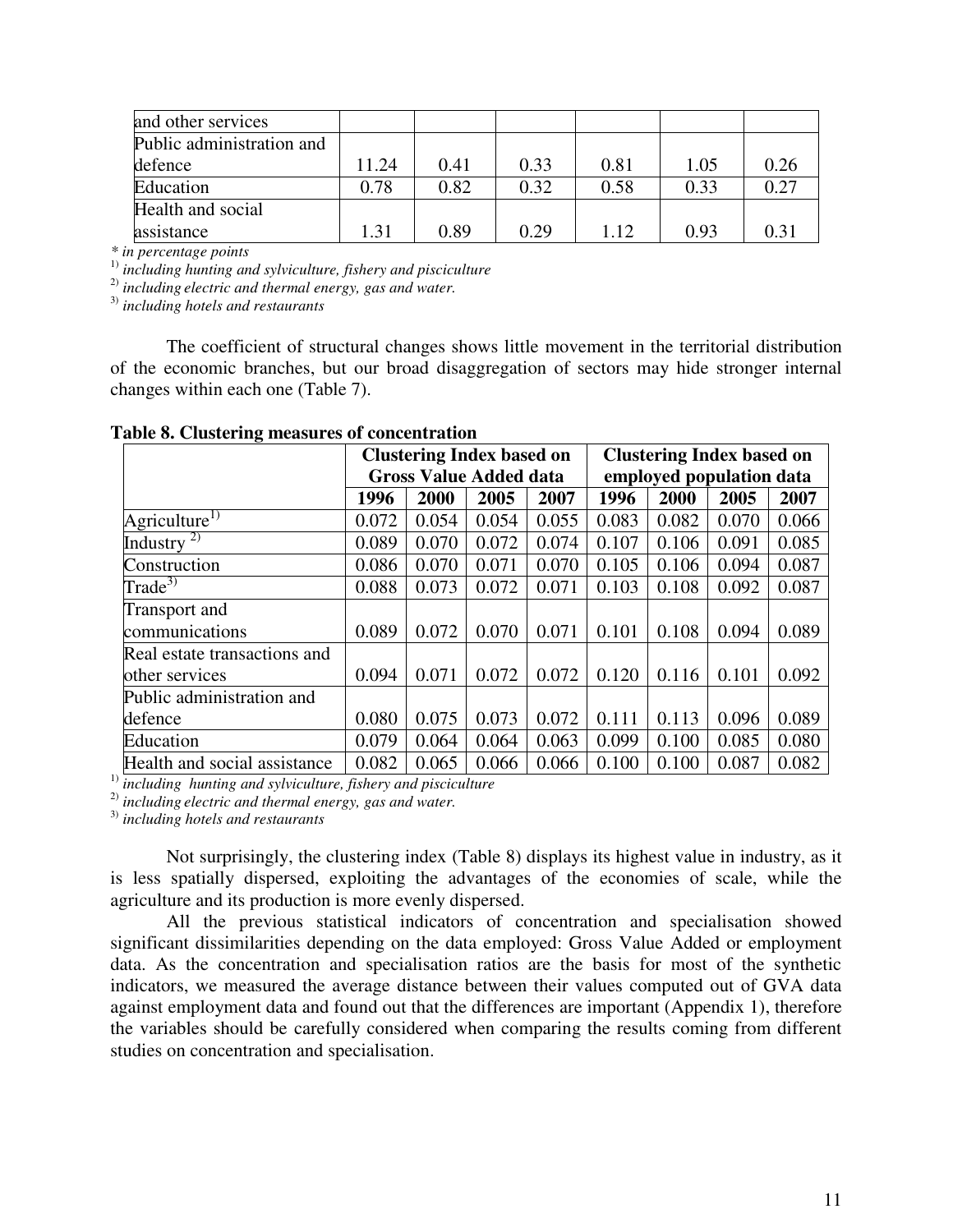#### **6. Concluding comments**

In this paper we have explored the main characteristics and the interaction between regional specialisation and sectoral concentration in Romanian economy during 1996-2007 period using various statistical indicators. Production and employment data are the most popular data choices for the measurement of concentration and specialisation. We used both of them and found out important differences in the level of resulting values of the statistical indicators and in their regional and sectoral hierarchies as well. The values of the concentration and specialisation measures are also very sensitive to the level of dissagregation of the data. For instance, concentration increases with the number of sectors envisaged.

We found a low and decreasing degree of economic specialisation for all the regions, while the concentration level is slightly increasing for most of the economic sectors, in contradiction with the "traditional" theories which predict similar, if not identical, evolutions of concentration and specialisation. Even if concentration and specialisation are two different ways to look at the same data, given the unequal size of the regions/sectors and the fact that the synthetic indicators computed reflect the entire distribution of shares, concentration and specialisation may go in opposite directions. The outcomes of our research are in line with the new theories stating that divergent evolutions of specialisation and concentration are possible (e.g. the Rossi-Hansberg model), although the robustness these results still has to be check on a longer period of time and a finer dissagregation of data.

Important dissimilarities exist as regards the sectoral structures of the regions and the territorial distributions of the economic sectors, as well.

Another major finding of the study is that the speed of structural changes within regions was significant; important reallocations of employment took place in order to adapt to the changing economic environment.

Further research will be needed in order to explore the driving forces of specialisation and concentration in Romania. There is also a need to deepen the analysis, both in absolute and relative terms, by using a finer territorial and sectoral dissagregation which will bring more information.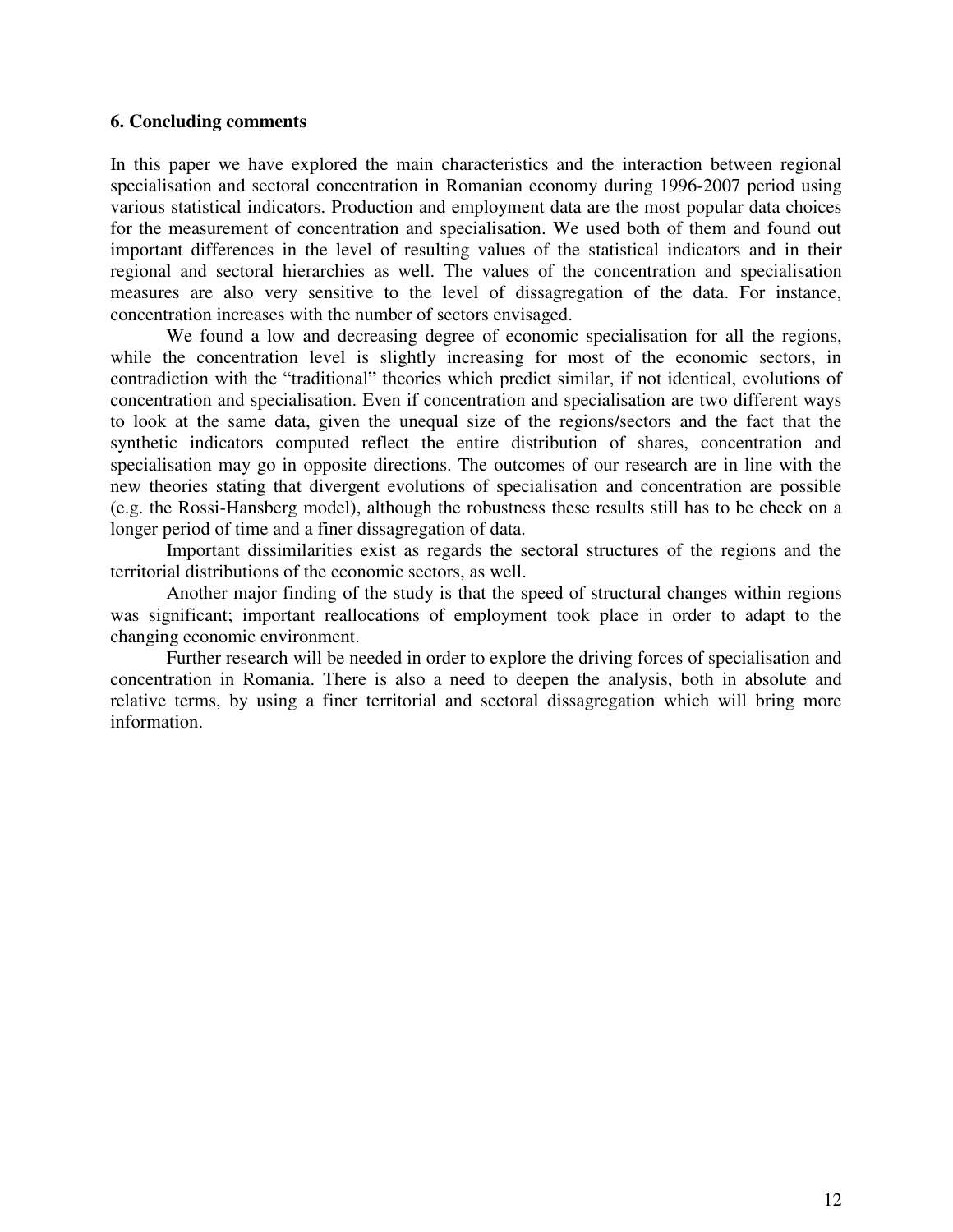#### **References**

Acar, W., Sankaran, K. (1999), "The Myth of the Unique Decomposability. Specializing the Herfindahl and Entropy Measures?, *Strategic Management Journal,* Vol. 40, No.10, pp.969-975

Aiginger. K. (1999), "Do industrial structures converge? A survey on the empirical literature on specialisation and concentration of industries", *WIFO-Working papers* 

Aiginger, K., Rossi-Hansberg, E. (2006), "Specialisation and concentration: a note on theory and evidence", in *Empirica*, vol. 33, pp. 255-266, Springer

Amiti, M. (1999), 'Specialisation Patterns in Europe', *Weltwirtschaftliches Archiv* 135(4), pp. 573-593

Armstrong, H., Taylor, J. (2000), *Regional Economics and Policy*, Blackwell

Dalum, B., Laursen, K., Villumsen (1998), G., "Structural change in OECD Export Specialisation Patterns: De-specialisation and "Stickiness"", Department of Business Studies, Aalborg University

Dixon, R.J., Thirlwall, A.P.(1975), "A model of regional growth differentials along Kaldorian lines", *Oxford Economic Papers*, Vol. 27, No. 2, pp.201-214

Ellison, G., Glaeser, E. (1997), "Geographical Concentration in the US Manufacturing Industries: A Dartboard Approach", *The Journal of Political Economy*, Vol. 105, No.5, pp. 889-927

Ezcurra, R., Pascual, P., Rapun. M. (2006), "Regional Specialisation in the European Union", *Regional Studies*, Vol. 40, No. 6, pp. 601-616

Friedman, M (1977), "Inflation and Unemployment", *Journal of Political Economy*, Vol. 85, pp. 451-472

Fujita, M., Krugman, P., Venables, A. (1999), *The Spatial Economy*, MIT Press, Cambridge

Fujita, M, Thisse, J.F. (2002), *Economies of Agglomeration. Cities, Industrial Location and Regional Growth*, Cambridge University Press

Glaeser, E.L., Kallal, H.D., Scheinkman, J.A., Schleifer, A. (1992), "Growth in Cities", *The Journal of Political Economy,* Vol. 100 (December 1992), pp. 1126-1152

Goschin, Z., Constantin, D.L., Roman, M., Ileanu, B. (2009), "Regional Specialisation and Geographic Concentrantion of Industries in Romania", *South-Eastern Europe Journal of Economics*, No.1 (2009), pp. 61-76, University of Macedonia Press, Thessaloniki

Heckscher, E. (1919), The Effect of Foreign Trade on Distribution of Income, *Economisk Tidskrift*, 21, pp. 1-32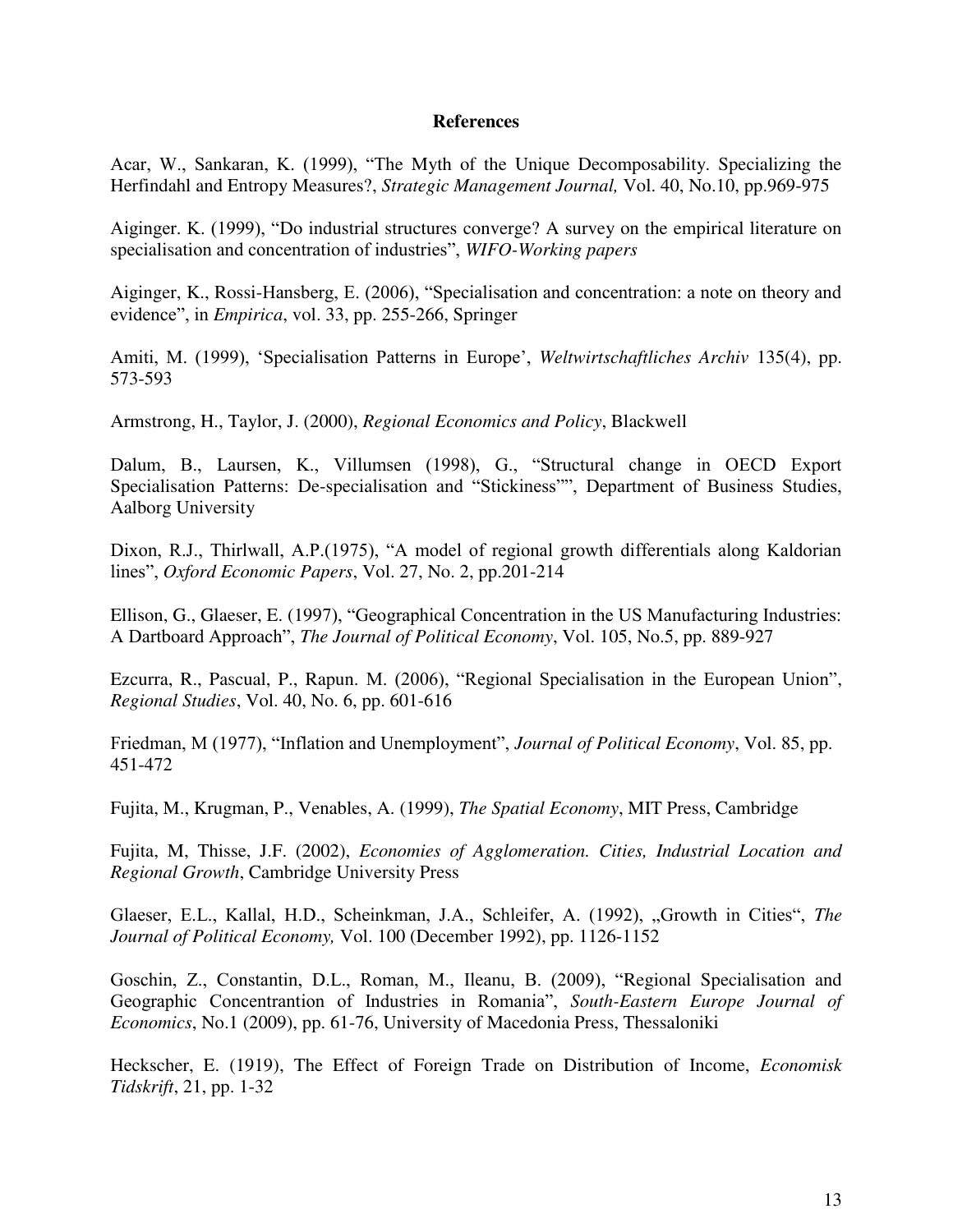Krugman, P. (1991), *Geography and Trade*, MIT Press, Cambridge

Krugman, P. (1998), "What's new about the new economic geography?", *Oxford Review of Economic Policy*, 14, pp. 7-17

Lilien, D.M. (1982), "Sectoral Shifts and Cyclical Unemployment", *Journal of Political Economy*, no 90, pp. 777-793

Marelli E. (2006), "Specialisation and Convergence of European Regions", *The European Journal of Comparative Economics*, No. 2, pp. 149-178

Marshall, A. (1920), *Principles of Economics*, 8th edition, Macmillan, London

Michelini, C., Pickford, M. (1995), "Estimating the Herfindahl Index from Concentration Ratio Data", *Journal of the American Statistical Association*, Vol. 80, No. 390, pp. 301-305

Myrdal, G. (1957), *Economic Theory and Underdeveloped Regions*, London

Ohlin, B. (1933), *Interregional and International Trade*, Harvard University Press, Cambridge

Perroux, F. (1969), *L'économie du XX-e siécle*, Presses Universitaire de France, Paris

Ricardo, D. (1817), *On the Principles of Political Economy and Taxation* (edition 1971), Penguin, Harmondsworth

Rossi-Hansberg, E. (2005), "A spatial theory of trade", *American Economic Review*, 95(5), pp. 1464-1491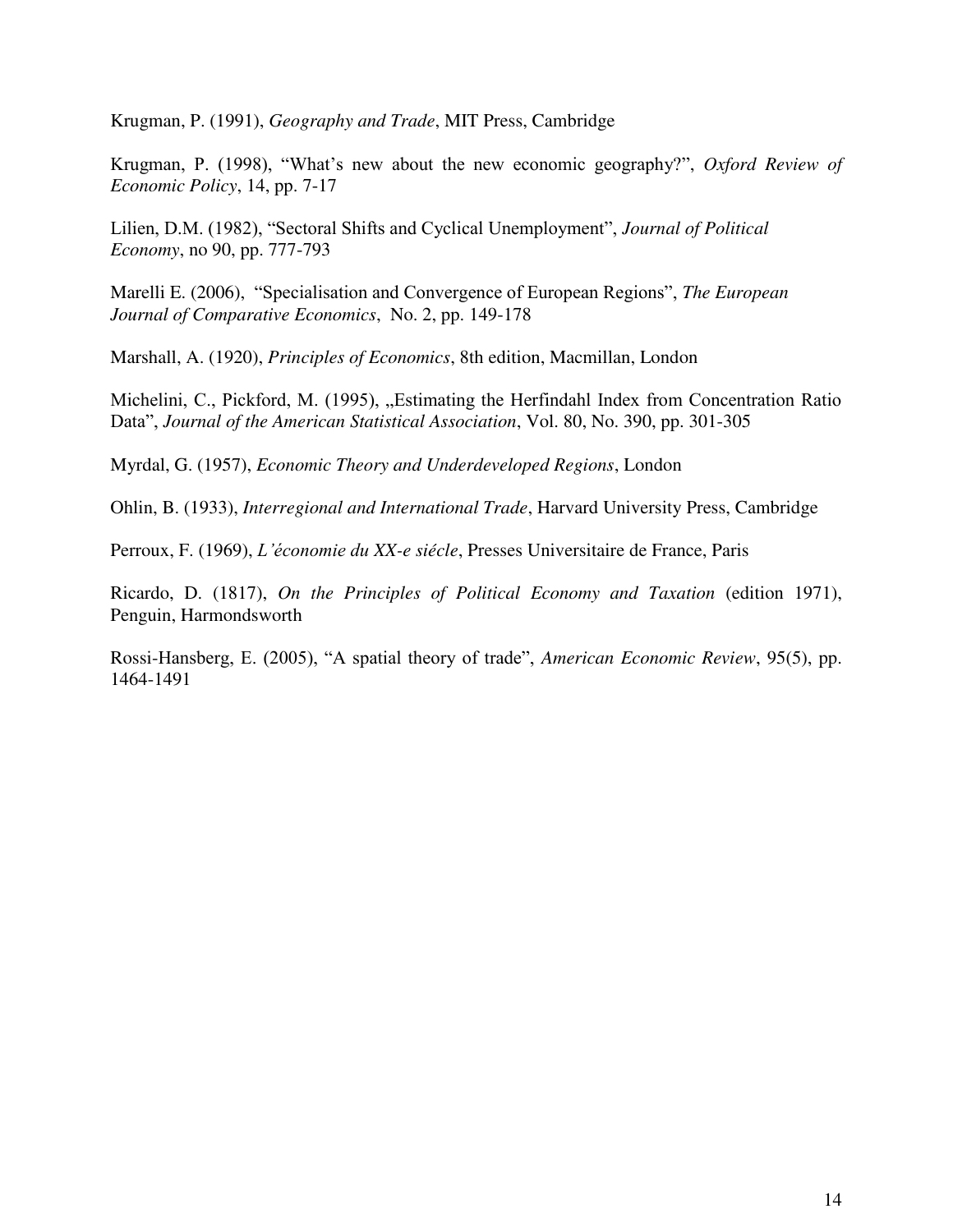# **Appendix 1.**

|           | 1996     | 2000     | 2005     | 2007     |
|-----------|----------|----------|----------|----------|
| NE        | 0.071834 | 0.122581 | 0.110759 | 0.103202 |
| <b>SE</b> | 0.066161 | 0.115035 | 0.091655 | 0.084518 |
| S         | 0.063294 | 0.128728 | 0.106909 | 0.103046 |
| SV        | 0.080508 | 0.140942 | 0.11597  | 0.107766 |
| V         | 0.03053  | 0.099805 | 0.075259 | 0.074056 |
| N V       | 0.054316 | 0.129365 | 0.095651 | 0.086891 |
| C         | 0.040757 | 0.089038 | 0.072832 | 0.065679 |
| BI        | 0.034053 | 0.082352 | 0.040819 | 0.04546  |

**Average diferences in the values of specialisation ratios depending on the data (Gross Value Added against employment data)**

**Average diferences in the values of concentration ratios depending on the data (Gross Value Added against employment data)** 

|                                  | 1996     | 2000     | 2005     | 2007     |
|----------------------------------|----------|----------|----------|----------|
| <b>Agriculture</b>               | 0.020482 | 0.06552  | 0.018082 | 0.02005  |
| <b>Industry</b>                  | 0.014831 | 0.047787 | 0.020749 | 0.024712 |
| <b>Construction</b>              | 0.012229 | 0.049696 | 0.017531 | 0.012438 |
| <b>Trade</b>                     | 0.028271 | 0.037162 | 0.041087 | 0.035919 |
| <b>Transport and</b>             |          |          |          |          |
| communications                   | 0.034124 | 0.066151 | 0.022524 | 0.047896 |
| <b>Real estate transactions</b>  |          |          |          |          |
| and other servicies              | 0.019951 | 0.036997 | 0.026461 | 0.02746  |
| <b>Public administration and</b> |          |          |          |          |
| defense                          | 0.033389 | 0.033965 | 0.026637 | 0.027267 |
| <b>Education</b>                 | 0.006448 | 0.012396 | 0.005221 | 0.006074 |
| <b>Health and social</b>         |          |          |          |          |
| assistance                       | 0.004322 | 0.006841 | 0.009046 | 0.010184 |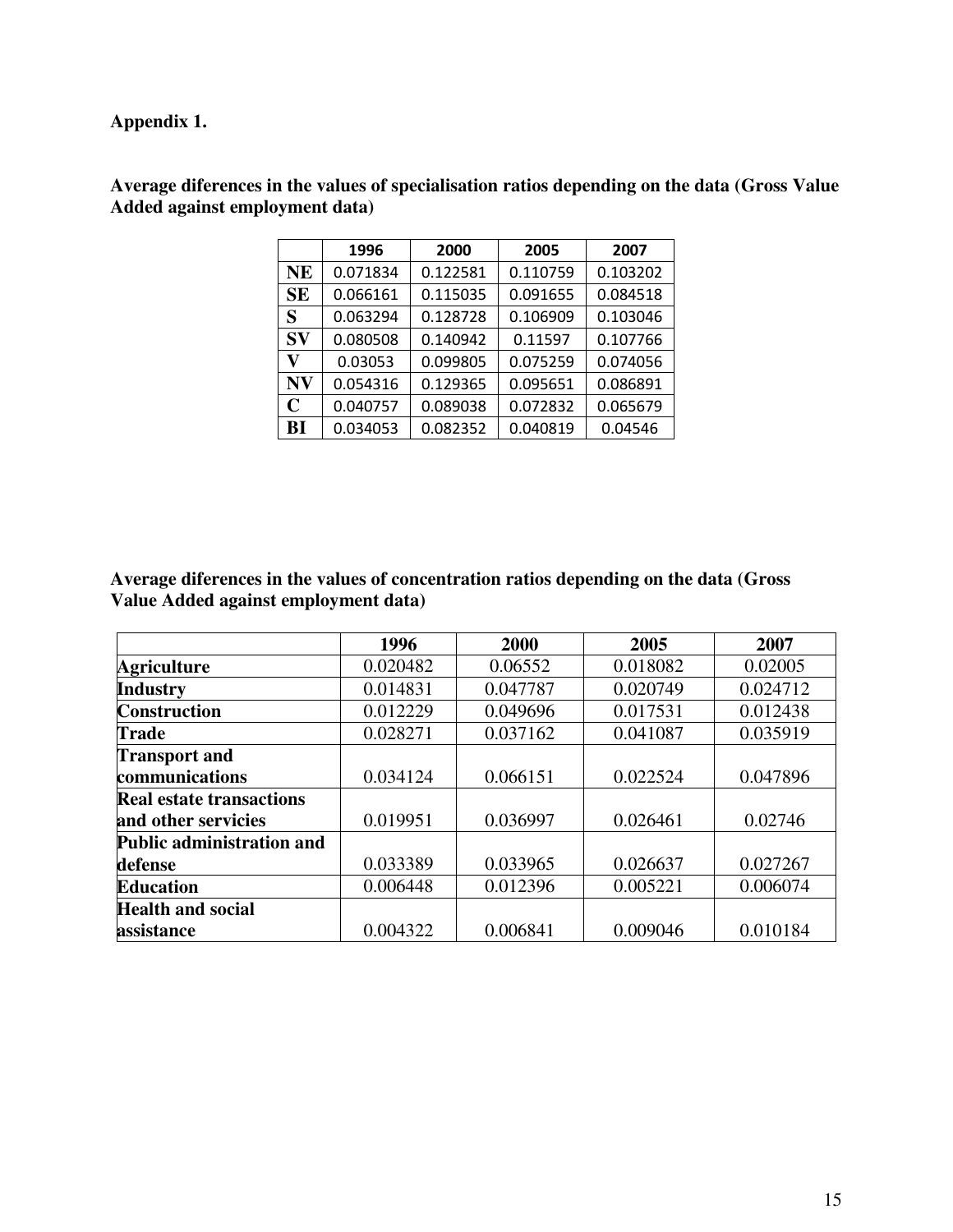